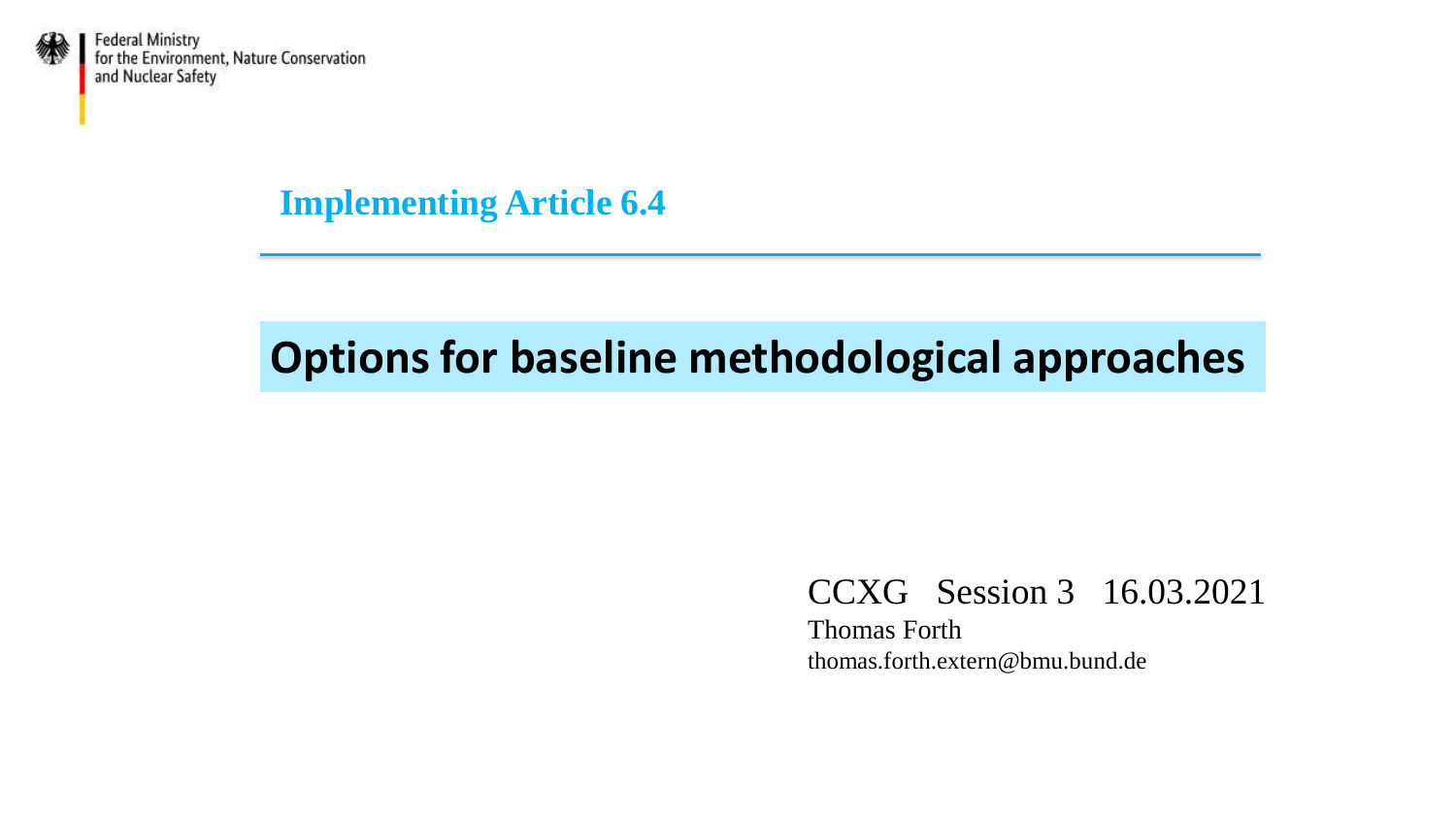

Article 6, paragraph 4, of the Paris Agreement Proposal by the President Version 3 of 15 December 2019

#### B. Methodologies 33/34

33. Mechanism methodologies may be developed by activity participants, host Parties, stakeholders, or the Supervisory Body.

34. Mechanism methodologies shall be approved by the Supervisory Body where they meet the requirements of these rules, modalities and procedures and requirements established by the Supervisory Body.

**When work on methodologies can start?**

**What is the role of host Parties?**

**How this para relates to para 33 regarding host Parties?**

**How this para relates to para 36? What is the balance or the hierarchy between CMA principles and requirements set by the SB?**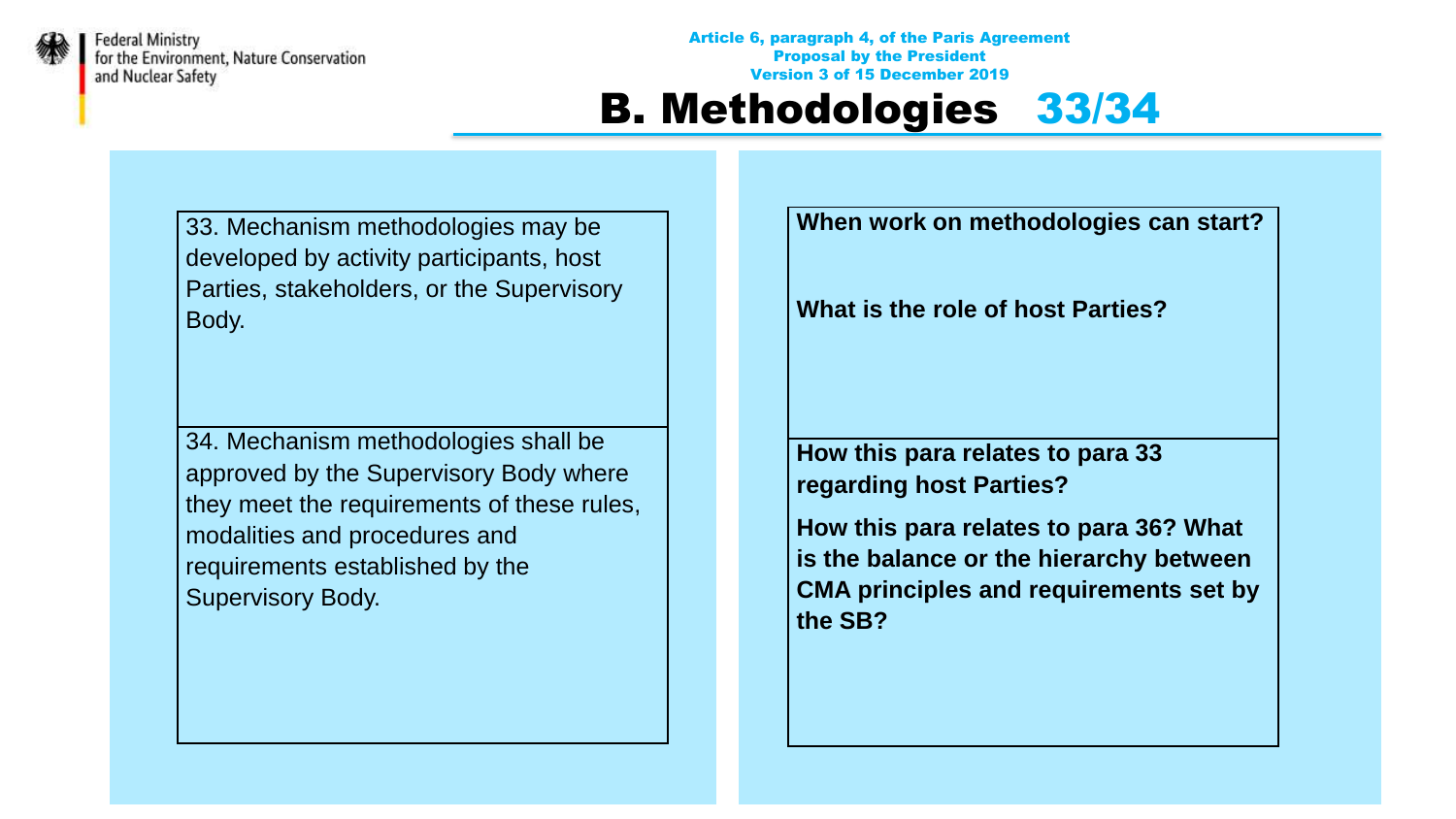

Article 6, paragraph 4, of the Paris Agreement Proposal by the President Version 3 of 15 December 2019

#### B. Methodologies 35/36

35. Each mechanism methodology shall require the selection of a transparent and conservative approach, assumptions, parameters, data sources and key factors and should take into account, as appropriate: uncertainty; any leakage due to the implementation of the Article 6, paragraph 4, activity; relevant policy; consistency with the NDC of the host Party, any contribution to reducing emission levels in the host Party, any long-term low GHG emission development strategy of the host Party and the long-term goal of the Paris Agreement; and should encourage an increase in ambition over time.

36. The CMA shall adopt principles for methodologies and baseline and additionality approaches.

**Are these references the basis of the principles to be taken by the CMA and how they could be operationalized as guidance to the new body (SB)?**

**How to handle the references to the host Parties?** 

**How to handle different capacities of host countries to provide data and information on NDC related policies and measures, the LTS and LTG?**

**Will it be sufficient to have principles as narratives?**

**Or should they build a more concrete basis for the SB requirements setting?**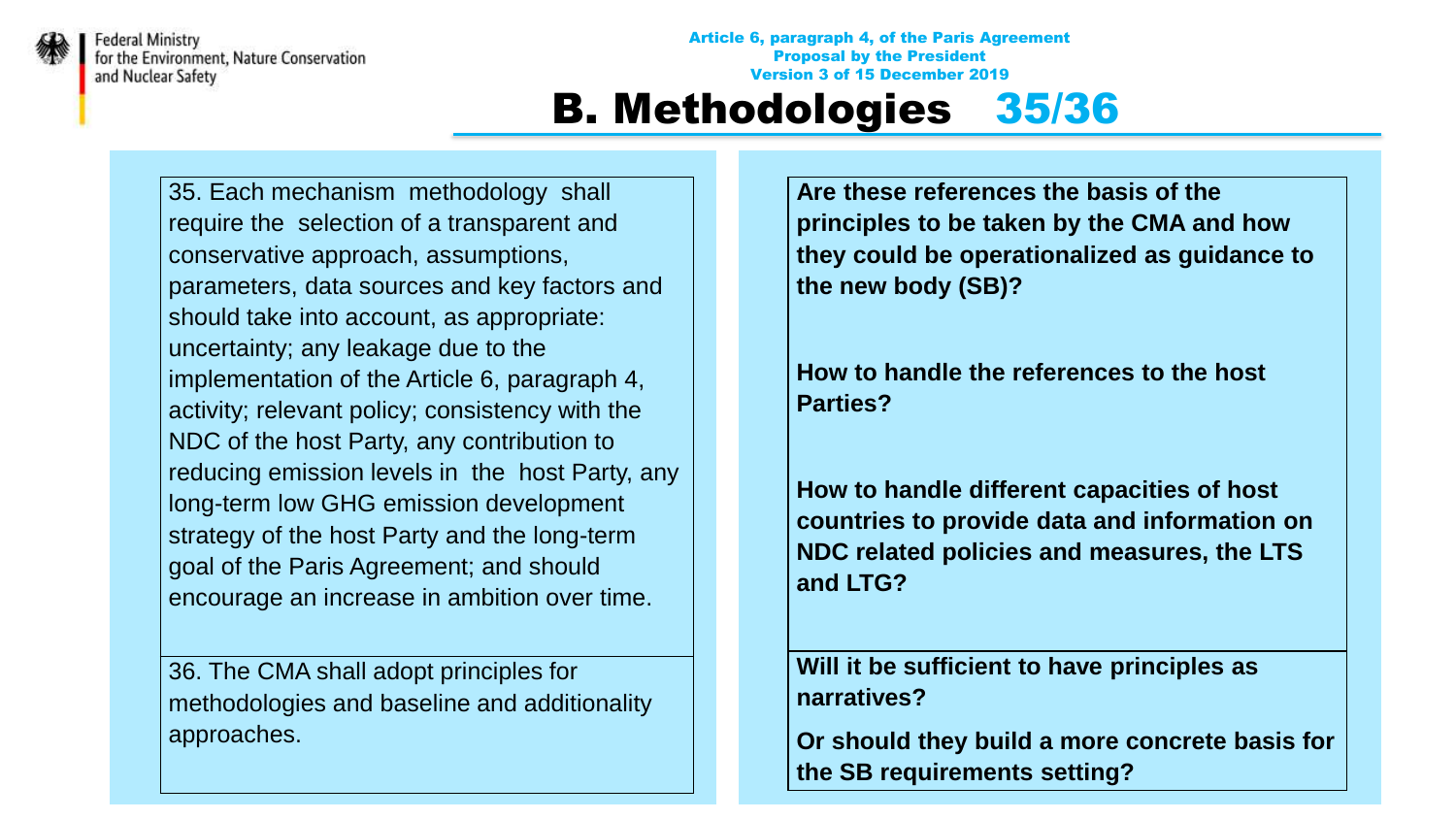

Article 6, paragraph 4, of the Paris Agreement Proposal by the President Version 3 of 15 December 2019

#### B. Methodologies 37/38

37. Standardized baselines may be developed by the Supervisory Body at the request of the host Party or may be developed by the host Party and approved by the Supervisory Body. Standardized baselines shall be established at the highest possible level of aggregation in the relevant sector of the host Party.

38. The Supervisory Body may waive additionality requirements for any least developed country or small island developing State at the request of that Party, in accordance with requirements developed by the Supervisory Body.

**With the before-mentioned requirements the question comes up, what is the purpose of standardized baselines (SBL) under the Paris Agreement?**

**Will SBL be a space where host Parties can align the use of Art. 6 with their domestic climate policies and the LTS?**

**Will be there a different treatment of similar activities under similar local conditions, such as cookstove or community-related activities in general?**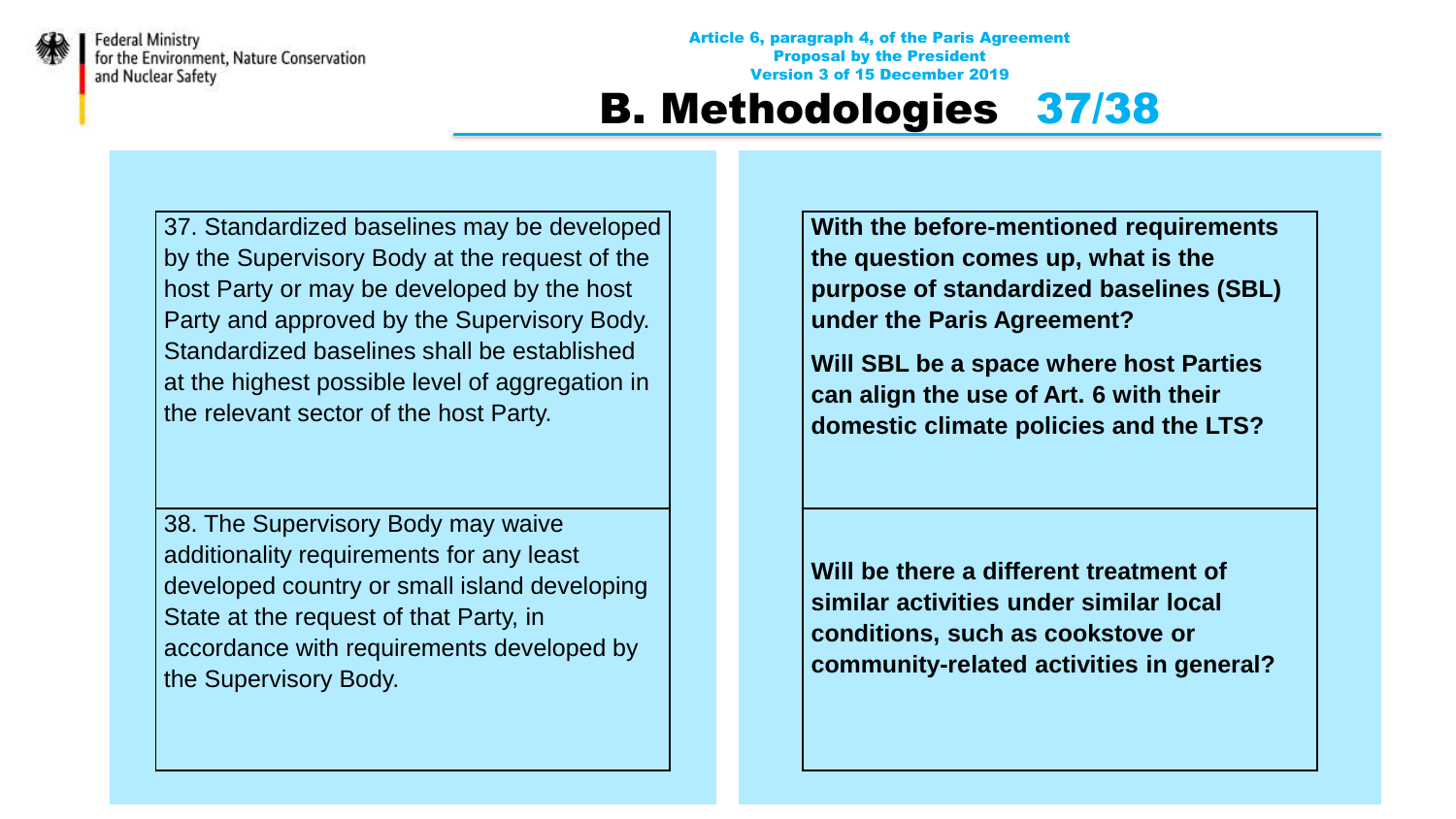

# General Remarks on the Methodogies Section

- The text may serve as good basis for the proceeding of the UNFCCC negotiations
- Some aspects would benefit from supplemental clarifications and would provide a broad understanding of roles and tasks of actors
- On paras 34/36: More attributional elements for CMP, SB and host Parties
- On paras 35/37: Understanding the need of capacity building, when NDCs, LTS and LTGs should become subject to the use of Art. 6.
- On paras 33/38:
	- An early starting point for methodolgy development and special encouragements should be on the wish list for Glasgow.
	- Definig that process and the issues to start with.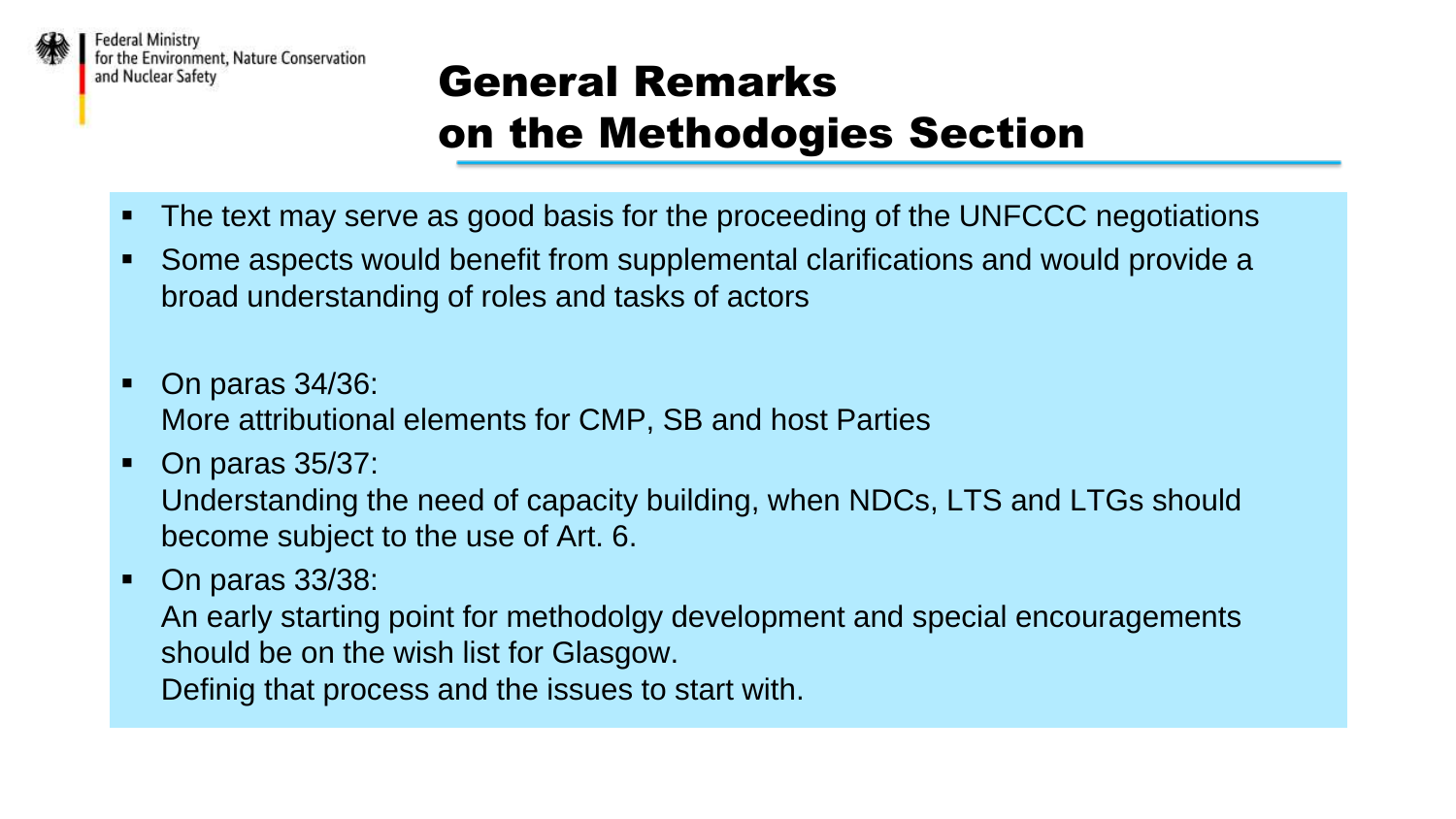

# BAT approach as host Parties best choice

- BAT approaches are already of high value in many countries
- OECD activities are ongoing, actually until 2022
- For a couple of Parties we have reporting of regulations, experiences and further work announced
- Examples could be find in: Brazil, Canada, China, EU, India, New Zealand, Russia, the US and some more
- However more work needs to be done to provide the same opportunities for the use of Art. 6 for all Parties
- Apparently such an approach could create barriers for Parties for a long time



- A solution could be, that the work will be inscribed in the concrete requirements in the methodogies
- Certainly ressources for capacity building would accelerate this process
- And a transitional period is unavoidable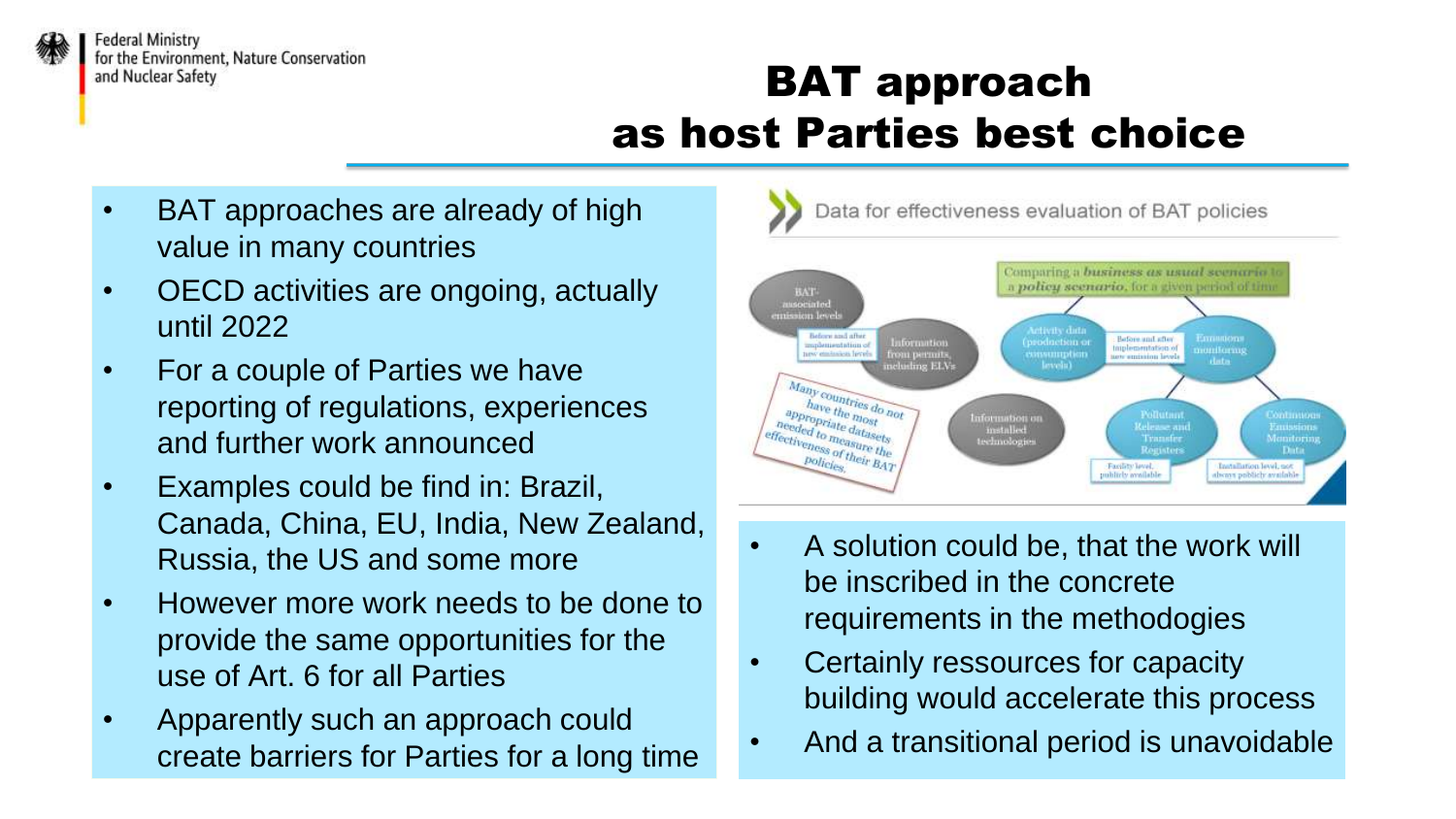

## BAT approach allows host Parties to make better choices

- The BAT approach is combinable with standardized baselines.
- Technology options for domestic pathways to current NDC and to ambition raising over time could be identified.
- At the same time the BAT approach discovers the points of departure for Art. 6 activities, where the host Party needs international cooperation
- Analytically: the margins comes visible, in which the host country will be enabled to set its pathway to NDC in line with LTS
- This approch facilitate the explanation and the testing of additionality
- The BAT approach opens the technical space for host Parties to influence methodology application in line with domestic circumstances on NDC and LTS
- However: The ideal type of creating a baseline must be translated into the proceeding under Art. 6. It is not done with referencing!